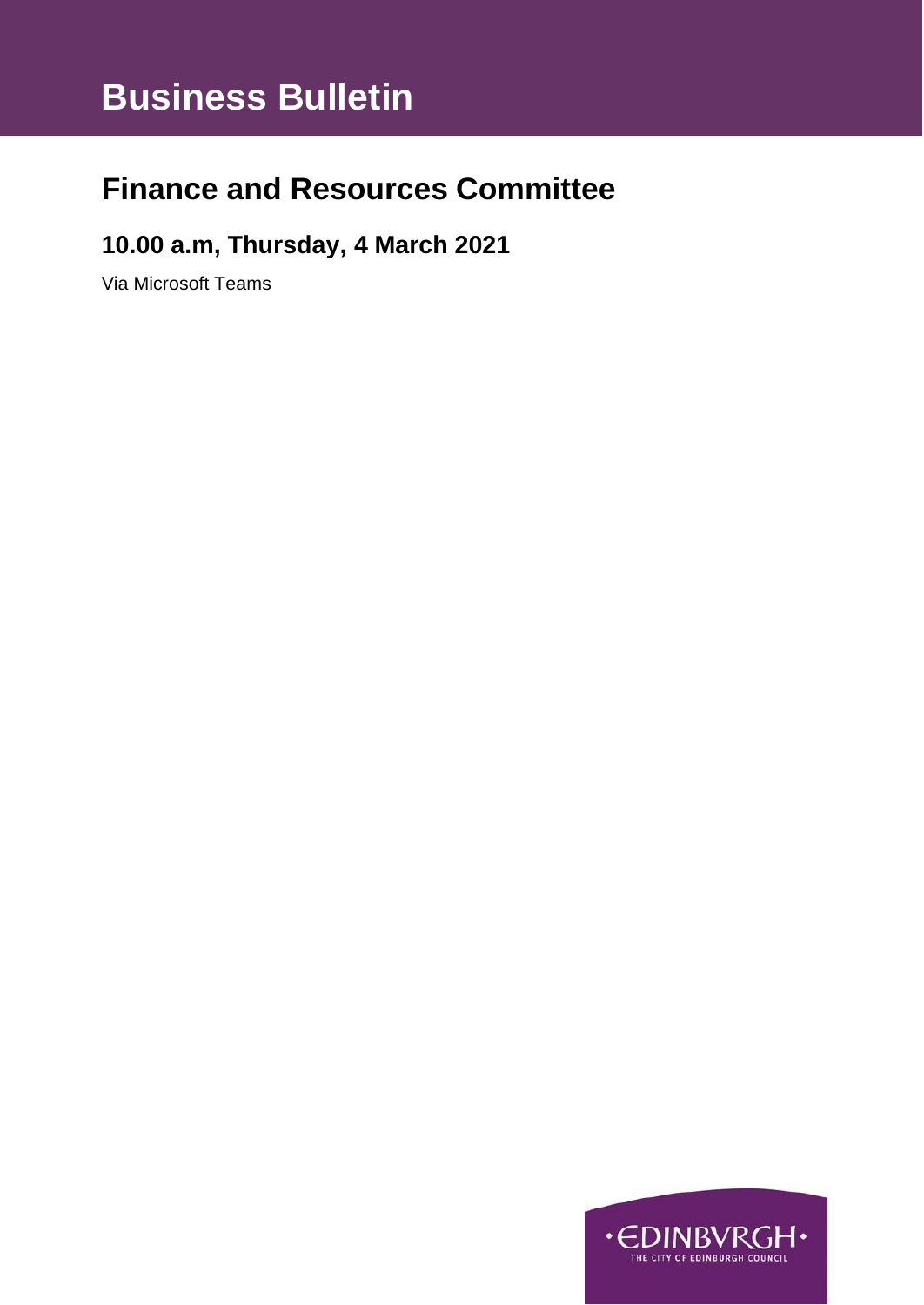# **Finance and Resources Committee**

### **Convener:**

**Convener:** Convener Councillor Rob Munn



Vice-Convener Councillor Joan Griffiths



#### **Members: Contact:**

Councillor Chas Booth Councillor Graeme Bruce Councillor Gavin Corbett Councillor George Gordon Councillor Graham Hutchison Councillor Andrew Johnston Councillor Alasdair Rankin Councillor Neil Ross Councillor Mandy Watt

[Rachel](mailto:Blair.Ritchie@edinburgh.gov.uk) Gentleman Committee Services [rachel.gentleman@edinb](mailto:rachel.gentleman@edinburgh.gov.uk) [urgh.gov.uk](mailto:rachel.gentleman@edinburgh.gov.uk) 0131 529 4107

Sarah Stirling Committee Services [sarah.stirling@edinburgh](mailto:sarah.stirling@edinburgh.gov.uk) [.gov.uk](mailto:sarah.stirling@edinburgh.gov.uk) 0131 529 3009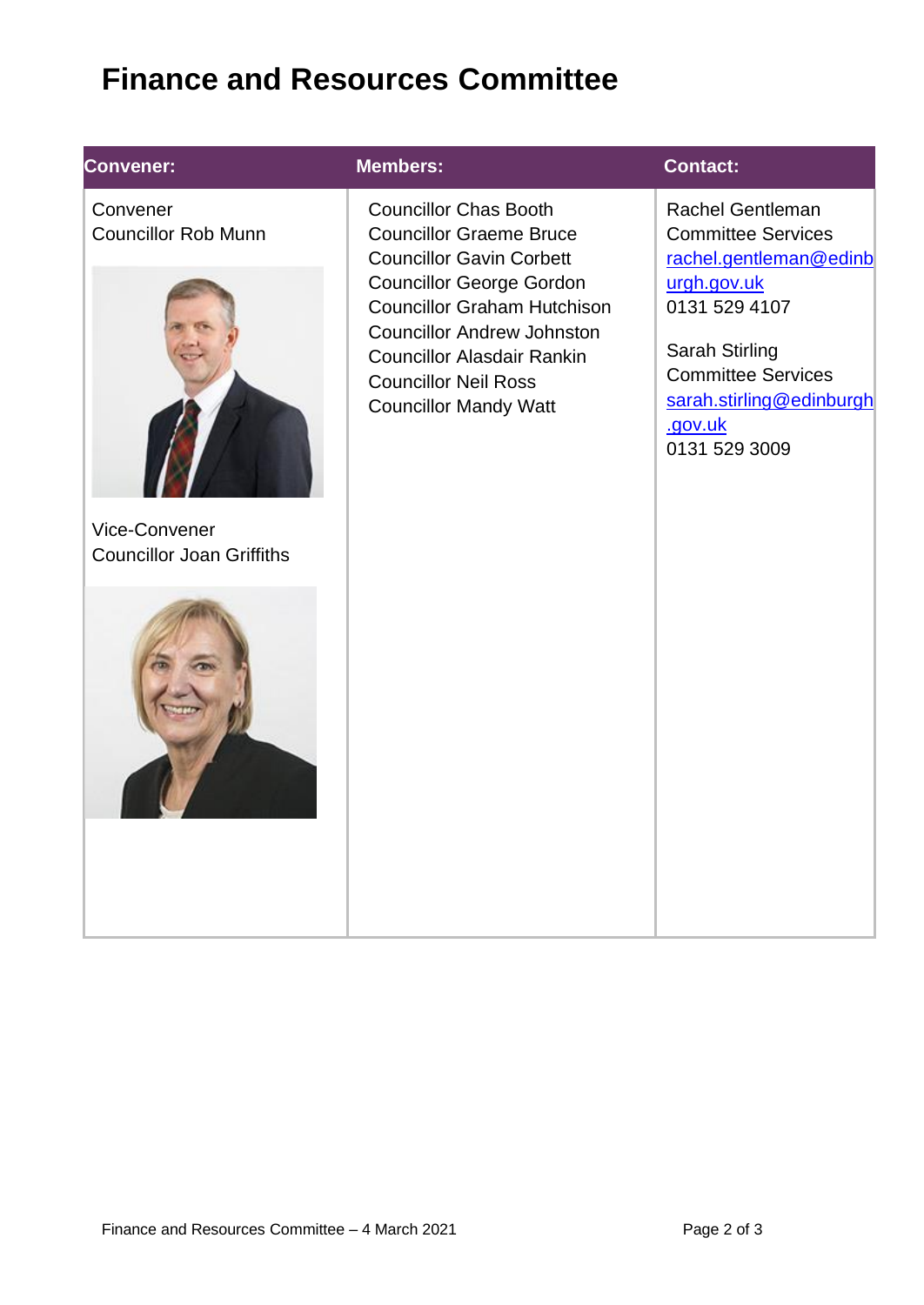| <b>Recent News</b>                                                                                                                                                                                                                                                                                                                                                                                                                                                                                            | <b>Background</b> | <b>Contact</b>                                                                                                                                                                                            |
|---------------------------------------------------------------------------------------------------------------------------------------------------------------------------------------------------------------------------------------------------------------------------------------------------------------------------------------------------------------------------------------------------------------------------------------------------------------------------------------------------------------|-------------------|-----------------------------------------------------------------------------------------------------------------------------------------------------------------------------------------------------------|
| <b>3-11 West Granton Road</b><br>Following the decision by Committee<br>on 21 January 2021, Legal Services<br>have been progressing a lease of the<br>property with Empty Kitchens, Full<br>Hearts. The anticipated date of entry<br>was early March 2021.                                                                                                                                                                                                                                                    |                   | <b>Graeme McGartland,</b><br><b>Investments Senior Manager,</b><br><b>Property and Facilities Management,</b><br><b>Resources Directorate</b><br>graeme.mcgartland@edinburgh.gov.uk<br>Tel: 0131 529 5956 |
| However, the property was broken<br>into in early February with<br>considerable damage caused. An<br>insurance claim has been submitted<br>to allow the damage to be repaired<br>as soon as possible. Budget<br>pressures do not permit an<br>immediate repair to the property.<br>This will impact on the date of entry.<br>Discussions have taken place with<br>the unsuccessful bidders and an<br>offer of assistance has been made<br>as the committee requested.                                         |                   |                                                                                                                                                                                                           |
| <b>Fire in the Grounds of Lauriston</b><br><b>Castle</b><br>At approximately 10pm on 7<br>February 2021, the Scottish Fire and<br><b>Rescue Service and Police Scotland</b><br>attended a fire within the grounds of<br>Lauriston Castle. One of the Oriental<br>Tea Houses, within the Japanese<br>Garden, was burnt to the ground and<br>the fire has also caused damage to<br>surrounding trees. At the time of<br>writing, it is understood that the<br>Police enquiry into the incident is on-<br>going. |                   | <b>Graeme Craig</b><br>Horticulture Manager,<br>Parks, Greenspace and Cemeteries,<br><b>Place Directorate</b><br>graeme.craig@edinburgh.gov.uk<br>Tel: 0131 469 5238                                      |
| Council officers have removed the<br>debris from the site and the area has<br>been made safe. The Council's<br>workshop team is currently<br>assessing whether it would be                                                                                                                                                                                                                                                                                                                                    |                   |                                                                                                                                                                                                           |